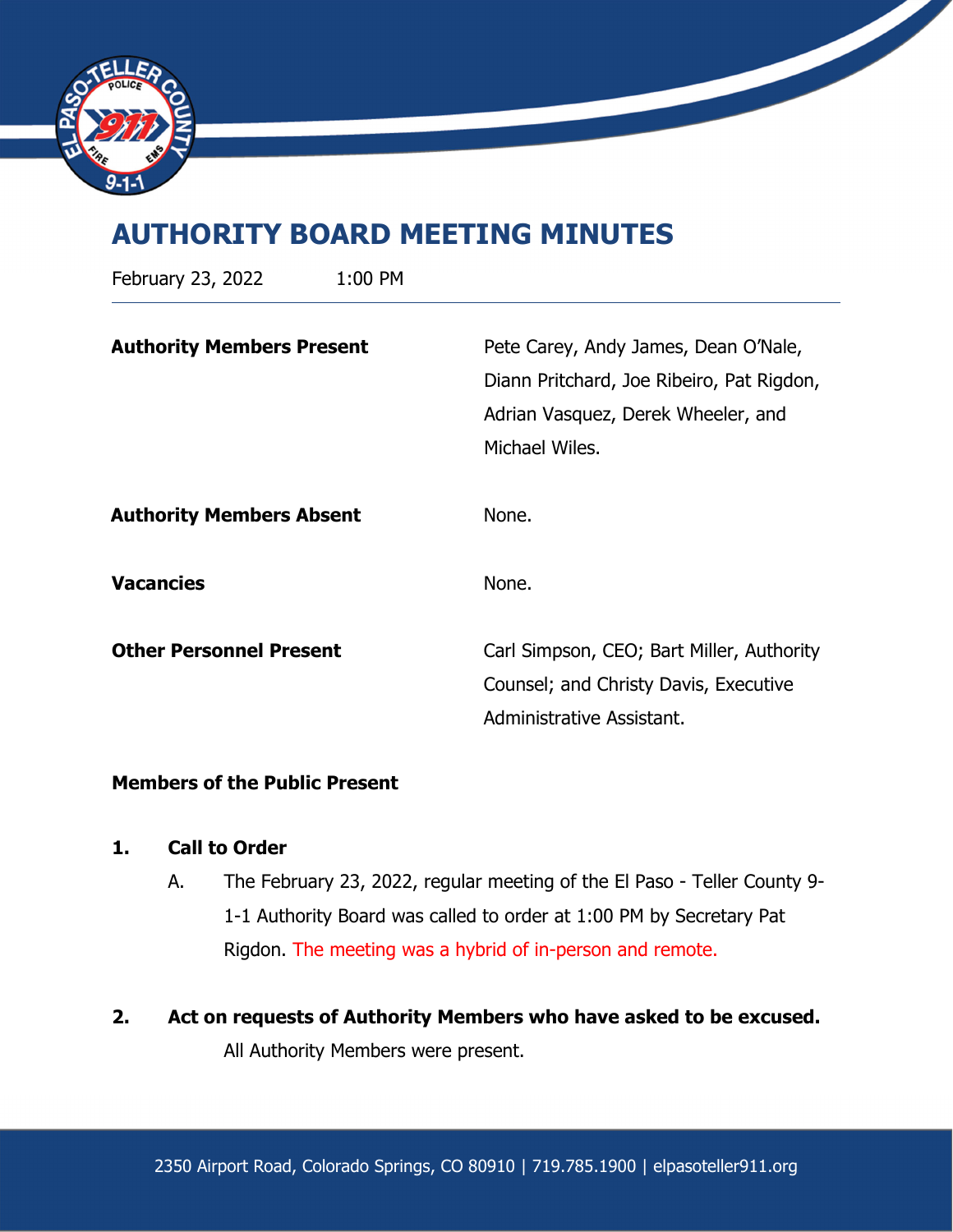## **3. Introductions.**

A. Authority Members introduced themselves.

## **4. Public to be Heard.**

A. No items were brought forth at this time.

## **5. Consent Calendar**

- A. Approve the minutes of January 24, 2022, Authority Meeting.
- B. Approve the February 2022 Financial Statement and authorize payment of the monthly bills.

Pete Carey made a motion to approve the Consent Calendar; Adrian Vasquez seconded the motion.

The motion passed unanimously on a voice vote by the nine Authority Members present.

# **7. Report by CEO**

Carl S – The final version of the 2021 Annual Report is on the website and hard copies are also available. Teller County Consolidation – Woodland Park and Teller County will decide if they want to proceed with Phase Three of the consolidation study. HR – Job descriptions are being reviewed with managers. The performance evaluation practice has been reviewed, findings were summarized, and recommendations were made. The review of the Authority SOP manual is ongoing. Leadership Development software, Leadr, has been implemented.

Matt T – The VMware upgrade is progressing. Awaiting hardware deliveries. The Server Room remodel – Phase One is completed. A plan has been developed to migrate the racks form the server room to a temporary location. This will allow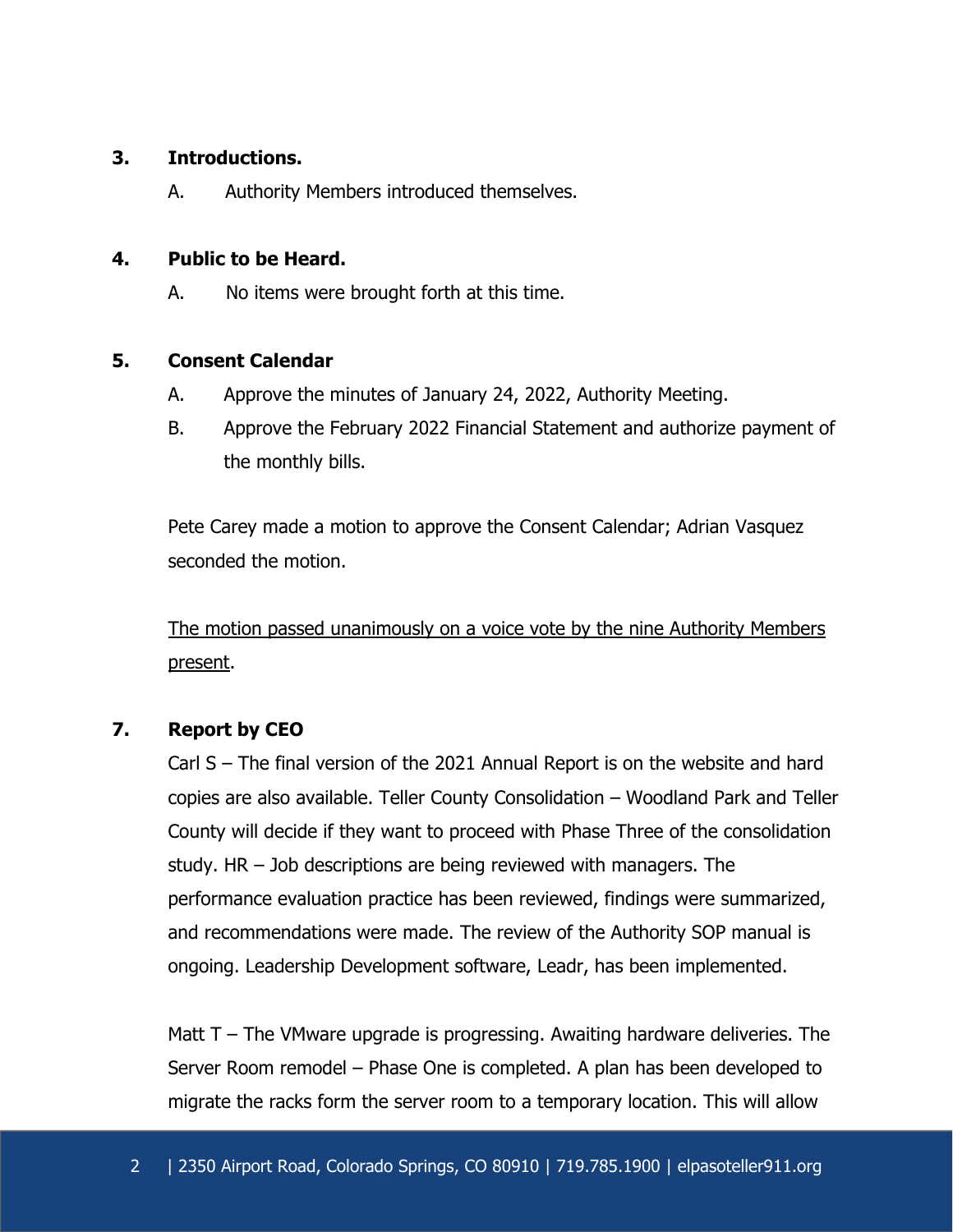access for vendors to replace ceiling tiles, cable management, UPS installation, and access flooring. Call Handling update – There are still issues with text to 911. The vendor is working on a resolution.

Dan A – FirstWatch – FirstWatch is completing work on the phone analytics portion of the product. Work continues on the TriLakes Fire and Donald Wescott Fire merge. PSAP Wellness Project – Burnalong is live at the PSAPs. Working to schedule another First Responder Suicide Awareness training in March. There is still one P1 ticket open with CentralSquare on CentCAD. There was a demo for the new Unify Cad2Cad hub. This product can be used for future CAD2CAD interfaces with CSPD, AMR, and other regional partners. Changes were made in CAD for the go-live of the Teller County 800mhz radio cutover.

John L – 407 calls were audited in January. Two successful candidates for the QA positions are in the background investigation process with a hire date of mid to late March. Pulse Point AED – An article appeared in the Pikes Peak Courier explaining how the AED registry works. The hope is that this will encourage more registrations in Teller County. The next series of protocol classes will start in March. NENA CTO training took place February 9 to February 11. The next CTO class is scheduled for June.

Ben B – There have been seven presentations since the last meeting, reaching 263 students. LIONS is sending a technician in March to complete the 9-1-1 Mobile Classroom upgrade. Everbridge – PSAPs sent five notifications in February. The contract to purchase the Resident Connection database has been signed. Preparation is being made with PSAPs and a press release will notify the public. After the meeting today, a demo of Everbridge will be given to any interested board member. Public Service Announcements – A 60-day campaign for Peak Alerts will air on FOX21 stations and the FOX21 website. The Authority website design refresh is in progress.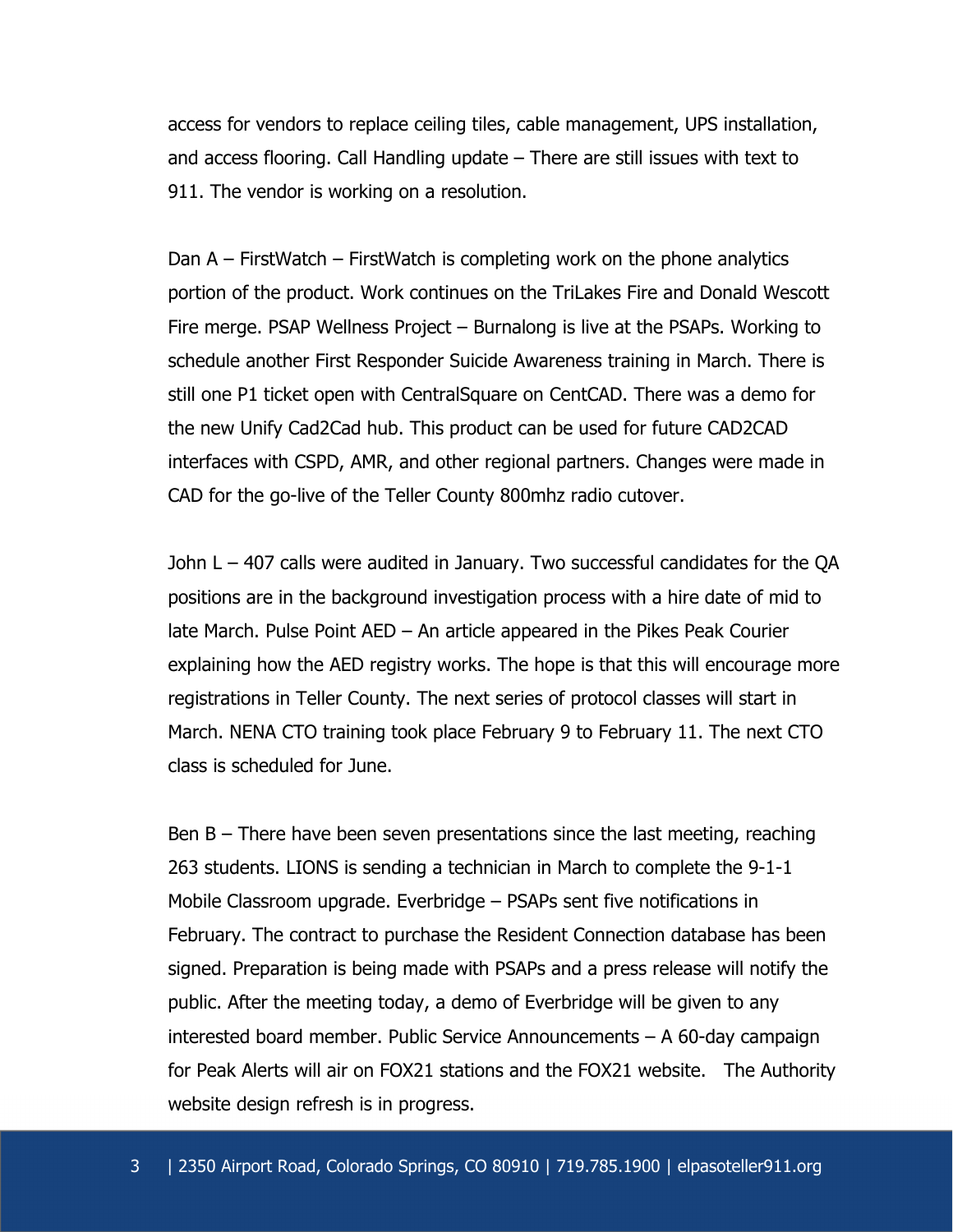## **8. Reports by Standing Committee**

A. DRC/PSAP Managers Committee: No meeting, no report.

## **9. Old Business**

A. Station Alerting Proposal.

Dan Ausec reported that after consulting with the attorney it was determined that the project can be sole sourced using the existing vendor (WestNet) that provided station alerting to Fort Carson Fire and Colorado Springs Fire. It was mutually decided that the Authority would pay for the initial software interfaces and ongoing maintenance, the Authority will pay for a single master control unit at each 24 hour staffed station, the initial equipment will be gifted to each fire department and they will become responsible for maintenance and replacement, and any system enhancements will be the responsibility of each partnering fire department. There is \$781,000.00 in the budget for this project, and it is estimated the cost will be between six hundred fifty and six hundred sixty thousand dollars.

A motion was made by Dean O'Nale to proceed with the proposal as recommended; it was seconded by Pete Carey.

The motion passed unanimously on a voice vote by the nine Authority members present.

### **10. New Business**

A. None